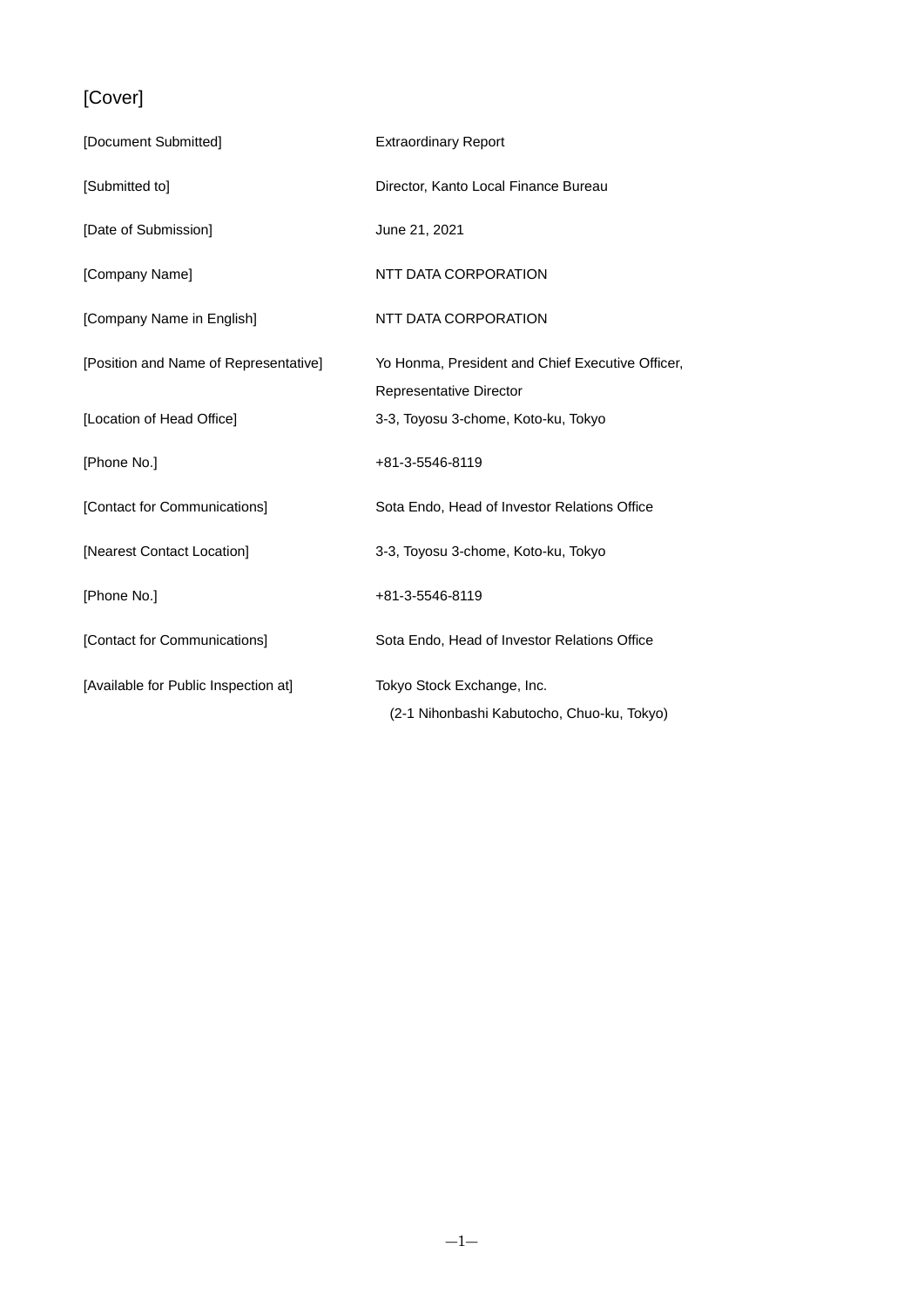## 1 [Reason for Filing]

As the following proposals were resolved at the 33rd Ordinary General Meeting of Shareholders of NTT DATA CORPORATION ("the Company") held on June 17, 2021, the Company hereby files this Extraordinary Report pursuant to the provisions of Article 24-5, Paragraph 4 of the Financial Instruments and Exchange Act and Article 19, Paragraph 2, Item 9-2 of the Cabinet Office Ordinance on Disclosure of Corporate Information, etc.

## 2 [Content of the Report]

(1) Date of the General Meeting of Shareholders June 17, 2021

## (2) Details of Proposals Resolved

Proposal No. 1: Appropriation of Surplus Matters concerning year-end dividends

(ⅰ)Matters concerning the appropriation of dividend assets to shareholders and total amount

9 yen per NTT DATA common share

12,622,490,415 yen in total

(ⅱ)Effective date June 18, 2021

Proposal No. 2: Election of 11 Directors Who Are Not Audit and Supervisory Committee Members

Election of 11 directors who are not members of the Audit and Supervisory Committee: Yo Honma, Shigeki Yamaguchi, Toshi Fujiwara, Kazuhiro Nishihata, Masanori Suzuki, Yutaka Sasaki, Eiji Hirano, Mariko Fujii, Patrizio Mapelli, Takeshi Arimoto, and Fumihiko Ike.

Proposal No. 3: Election of 1 Director Who is an Audit and Supervisory Committee Member Election of 1 director who are members of the audit and supervisory committee: Akihiko Okada.

Proposal No. 4: Determination of the Amount and Details of Performance-Based Stock Compensation for Directors Who Are Not Audit and Supervisory Committee Members

The introduction of performance-based stock compensation plan for directors who are not Audit and Supervisory Committee members (excluding outside directors and part-time directors) was decided.

Proposal No. 5: Revision of Amount of Compensation for Directors Who Are Not Audit and Supervisory Committee Members

(1) The upper limit of remuneration for directors who are not Audit and Supervisory Committee members ("directors") was determined as 460 million yen per year (including a maximum of 50 million yen per year for outside directors).(2) The company provides directors (excluding outside directors and part-time directors) funds to purchase the company's common stock through the executive shareholding association, with the upper limit of the fund revised to 30 million yen per year, in addition to the remuneration for directors mentioned in (1).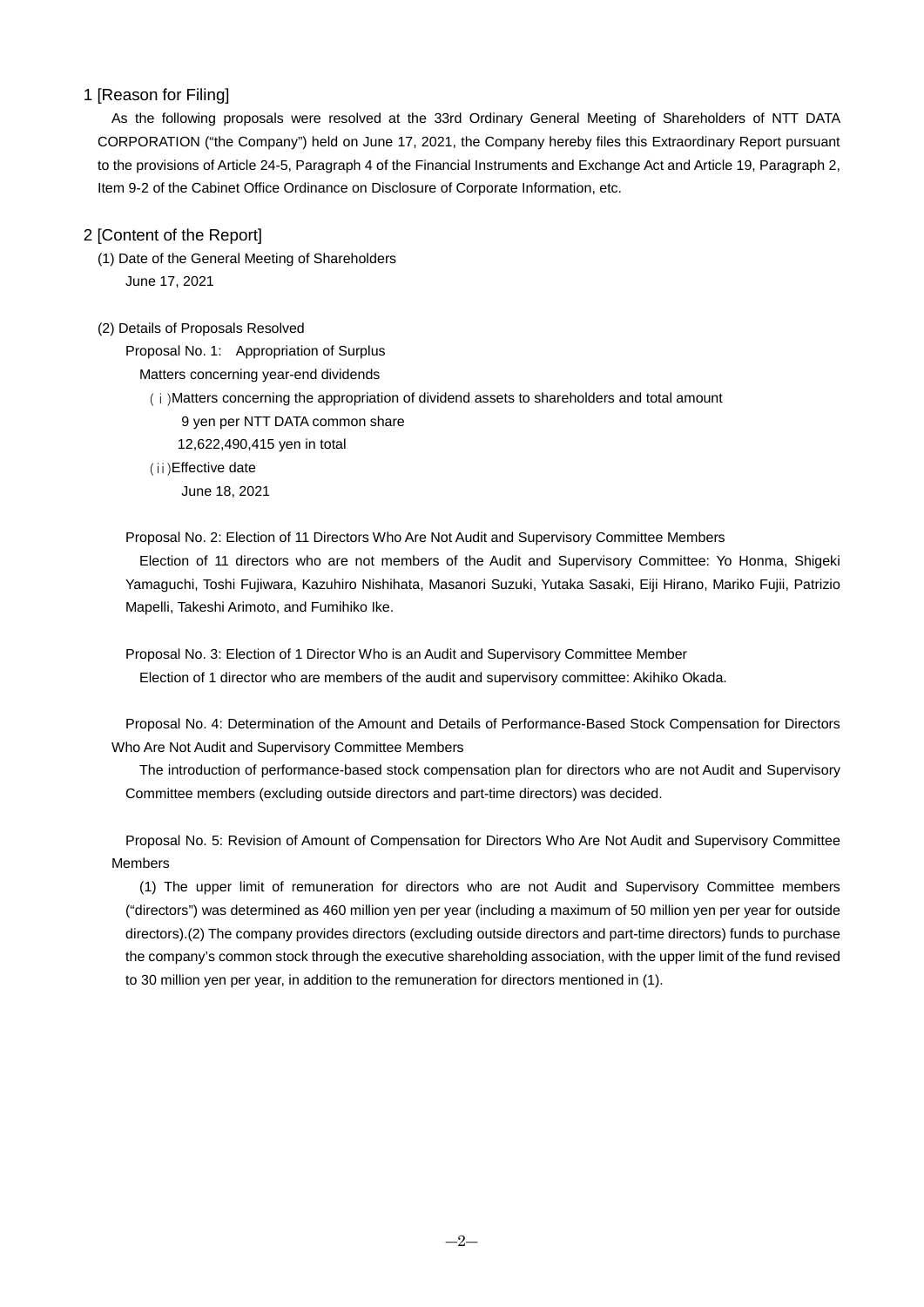(3) The number of voting rights which represent either for, against or abstain on proposals resolved; requirements for the approval of the proposals and results of the resolutions

| Proposals resolved                                                                                                                                                                                 | For<br>(Number of<br>voting rights) | Against<br>(Number of<br>voting rights) | Abstain<br>(Number<br>abstaining) | Requirements<br>for Approval | <b>Results and Ratio</b><br>of Affirmative Votes<br>(% ) |       |
|----------------------------------------------------------------------------------------------------------------------------------------------------------------------------------------------------|-------------------------------------|-----------------------------------------|-----------------------------------|------------------------------|----------------------------------------------------------|-------|
| Proposal No. 1<br>Appropriation of Surplus                                                                                                                                                         | 12,814,602                          | 4,260                                   | 360                               | (Note 1)                     | Approved                                                 | 99.96 |
| Proposal No. 2<br>Election of 11 Directors<br>Who Are Not Audit and<br><b>Supervisory Committee</b><br><b>Members</b>                                                                              |                                     |                                         |                                   |                              |                                                          |       |
| Mr. Yo Honma                                                                                                                                                                                       | 12,055,148                          | 761,730                                 | 2,371                             |                              | Approved                                                 | 94.04 |
| Mr. Shigeki Yamaguchi                                                                                                                                                                              | 12,102,133                          | 716,752                                 | 365                               |                              | Approved                                                 | 94.40 |
| Mr. Toshi Fujiwara                                                                                                                                                                                 | 12,102,211                          | 716,674                                 | 365                               |                              | Approved                                                 | 94.40 |
| Mr. Kazuhiro Nishihata                                                                                                                                                                             | 12,101,634                          | 717,251                                 | 365                               |                              | Approved                                                 | 94.40 |
| Mr. Masanori Suzuki                                                                                                                                                                                | 12,585,737                          | 233,148                                 | 365                               | (Note 2)                     | Approved                                                 | 98.18 |
| Mr. Yutaka Sasaki                                                                                                                                                                                  | 12,585,753                          | 233,132                                 | 365                               |                              | Approved                                                 | 98.18 |
| Mr. Eiji Hirano                                                                                                                                                                                    | 12,595,285                          | 223,600                                 | 365                               |                              | Approved                                                 | 98.25 |
| Ms. Mariko Fujii                                                                                                                                                                                   | 12,595,464                          | 223,421                                 | 365                               |                              | Approved                                                 | 98.25 |
| Mr. Patrizio Mapelli                                                                                                                                                                               | 12,584,599                          | 234,286                                 | 365                               |                              | Approved                                                 | 98.17 |
| Mr. Takeshi Arimoto                                                                                                                                                                                | 12,584,553                          | 234,332                                 | 365                               |                              | Approved                                                 | 98.17 |
| Mr. Fumihiko Ike                                                                                                                                                                                   | 12,595,889                          | 222,996                                 | 365                               |                              | Approved                                                 | 98.25 |
| Proposal No. 3<br>Election of 1 Director<br>Who is an Audit and<br><b>Supervisory Committee</b><br>Member                                                                                          |                                     |                                         |                                   | (Note 2)                     |                                                          |       |
| Mr. Akijhko Okada                                                                                                                                                                                  | 9,011,838                           | 3,807,071                               | 360                               |                              | Approved                                                 | 70.30 |
| Proposal No. 4<br>Determination<br>of<br>the<br>Amount and Details of<br>Performance-Based<br>Stock Compensation for<br>Directors Who Are Not<br>Audit and Supervisory<br><b>Committee Members</b> | 12,793,788                          | 25,276                                  | 260                               | (Note 1)                     | Approved                                                 | 99.80 |
| Proposal No. 5<br>Revision of Amount of<br>Compensation for<br>Directors Who Are Not<br><b>Audit and Supervisory</b><br><b>Committee Members</b>                                                   | 12,811,348                          | 7,630                                   | 361                               | (Note 1)                     | Approved                                                 | 99.93 |